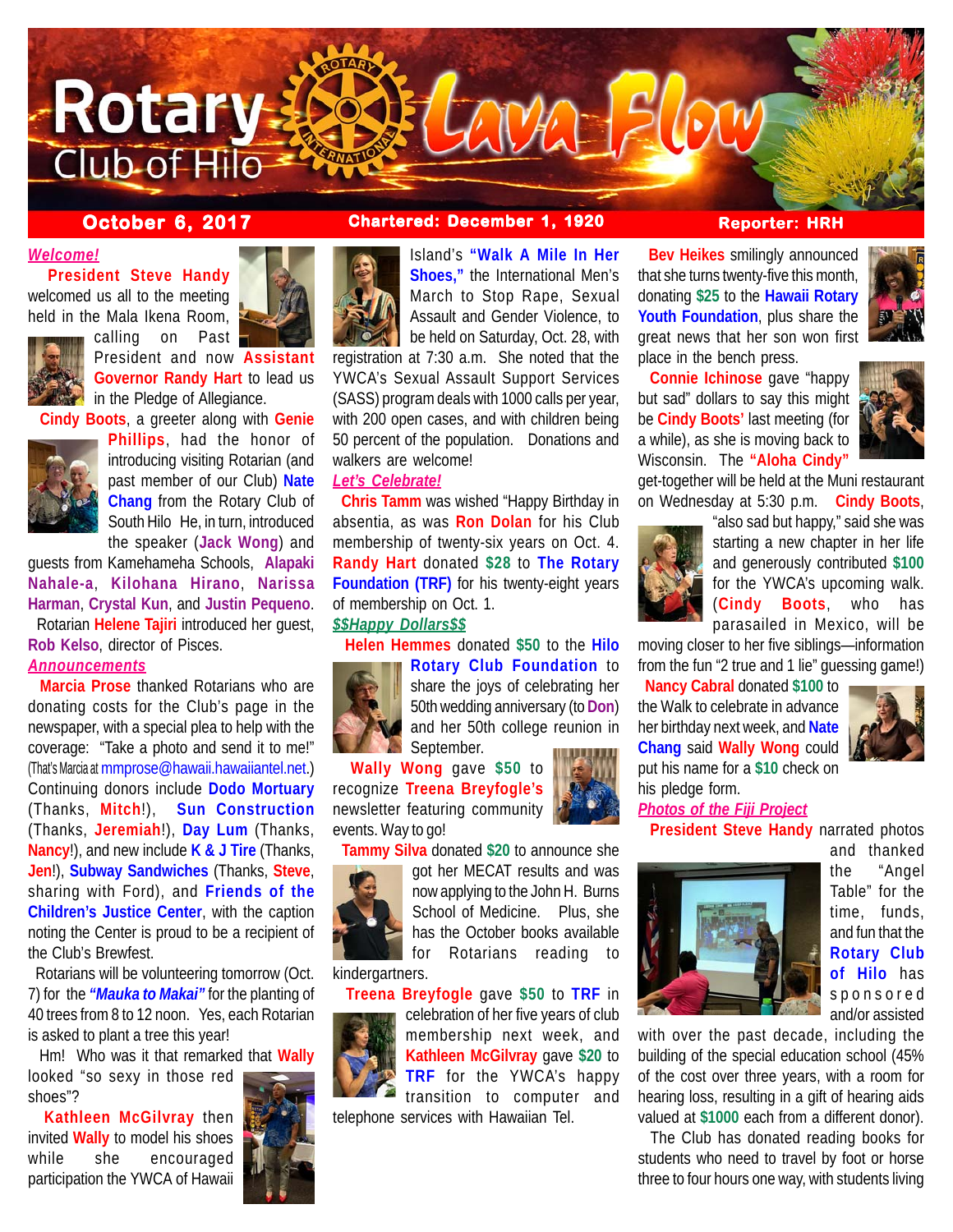## *Birthdays:*

**Chris Tamm** October 5 **Stan Fortuna** October 10 **Nancy Cabral October 12 Brittany Luna** October 13 **Beverly Heikes** October 15 **Tammy Silva** October 15 **Leo Myers** October 24 **Gerard Carter** October 26

### *Club Anniversary:*

**Randy Hart** October 1, 1989 (28) **Ron Dolan** October 4, 1991 (26) **Gene Tao** October 11, 1985 (32) **Treena Breyfogle** October 12, 2012 (5) **Alan Kusunoki** October 15, 1993 (24) **Dylan Shropshire** October 16, 2015 (2) **Patrick Guillen** October 21, 2016 (1) **Elle Lee** October 21, 2016 (1) **Cowboy Kaneshiro** October 22, 1999 (18)

#### *Wedding Anniversary:*

**Malcolm & Cecilia Chun October 12 (12) Craig & Linda Shikuma** October 15 (37) **Newton & Roberta Chu** October 16 (35) **Chris & Barbara Tamm** October 26 (49) **Jim & Linda Kennedy October 27 (33)** 

#### *Announcements:*

**October 13 - Dr. Akina Joint East Hawaii Club Meeting October 20 - Shannon Drumm Ohia Healing - A simple solution October 27 - Romeo Garcia Laupahoehoe Community Public Charter School**

- President **Steve Handy, Jr.**
- Past President **Randy Hart**
- President Elect **Keith Okamoto**
- Vice President **Mitch Dodo**
- Co-Secretary **Treena Breyfogle**
- Co-Secretary **Jan Tanouye**
- Treasurer **Corey Kawamoto**
- Sergeant at Arms **Shane Okimoto**
- Rotary Foundations **Malcolm Chun**
- Membership **Connie Ichinose**
- Public Relations **Marcia Prose**
- International Service **Stew Hussey**
- Community Service **Wally Wong**
- Vocational Service **Bobby Stivers-Apiki**
- Club Service **Kui Costa**
- New Generations **Gail Takaki**

- Hilo Rotary Club Foundation **Nina Decker**
- The Rotary Foundation **Malcolm Chun**
- Hawaii Rotary Youth Foundation **Mitchell**

on campus and learning how to be selfsustaining by growing crops, etc. The Club has purchased a tilling machine to help with the voc ag program, and most recently students were helped by a grant to help buy six computers for a computer lab. And there was more….all in Fiji, some 2800 miles from Honolulu. **Mahalo plenty!**

# *Program*

**Nate Chang**, once one of the Rotarians of



the month during **Gene Tao's** presidency, shared that he used to work with **Dr. Richard Crowe** in Astronomy. He then introduced the speaker, **Livingston Jack Wong**, CEO,

Kamehameha Schools (KS), since September 2014. He went to Punahou, graduated from UCLA, and was an



attorney and vice president for Kamehameha Schools prior to becoming CEO.

 An engaging speaker, **Jack Wong** introduced the topic of *Kuhanauna*, A

Generation on the Rise, and then invited the Hawaii Island staff leader, **Alapaki Nahalea**, to introduce members of the Hawaii Island team.



**Jack Wong** noted that

people have different ideas about Kamehameha Schools—some love it, some hate it, but very few are indifferent. He queried, "What is the relationship? What do you know?" and then shared basic facts. Some 5400 students are enrolled in the three campuses (located on Maui, in Keaau, and on Oahu), with 700 in charter schools, and with 1600 keiki in 30 preschools. KS helps with community education through scholarships, has land development (173 K in diversified agriculture, with KS land producing 70% of the coffee grown in the State), has commercial development (3.5B in real estate) and has financial investments worldwide (some 40 of the top 65 "unicorns").

 Who are we? The focus of KS stems back to "our princess" **Ke Ali'i Bernice Pauahi Bishop**, whose will had guided the strategic planning of the trustees. During her lifetime, she saw a population decline in the number of Hawaiians from 150,000 to less than 40,000, and she sought change to restore people.

**Dodo** Photographer: **Eric Anderson**

 How are we doing? He provided the statistics for Native Hawaiian learners, from 54% being ready for kindergarten, to 62% reading at grade level or higher in Grade 3, to 49%



academically prepared in Grade 8, to 25% graduating from high school on time and prepared

for the next step, to only 14% completing postsecondary education training. The Native Hawaiian population on campus and preschools is now around 7,000 of around 152,000 learners.

 Projects for the future include Vision 2040 with a Strategic Plan 2020 featuring five goals: network of world-class students, improved statewide education system, strong Native Hawaiian identity, high performance organization, and resource management.

He then shared the story of his early research

with the goal of saving the endangered species, the alala, Hawaiian crow, noting that the making of



more birds was not the answer—rather, saving/ restoring the habitat. For Native Hawaiians, the focus too needs to be on having a thriving community.

 How do you approach enhancing the "habitat" for all? The challenges are those of culture, community and leadership! The focus on Hawaiian culture or academic success needs instead to be the culture driving academic success, i.e., learning through the culture. The discussion on community or individual success needs to community and individual success for each ("How can we believe we're succeeding if a Native Hawaiian is suffering?"). KS wants to focus on local and global leadership. (If you were in attendance, we would have appreciated his eloquence!)